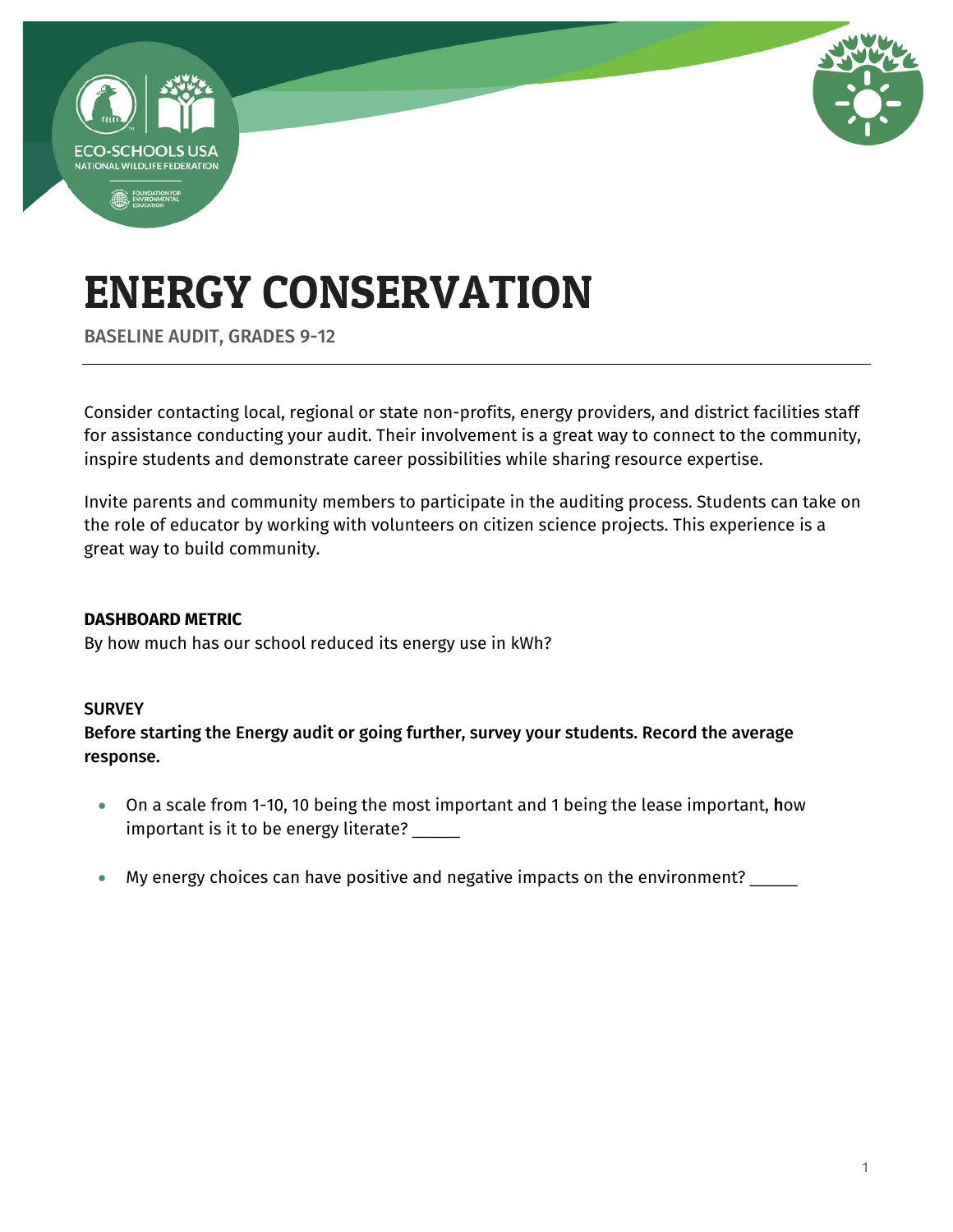

BASELINE AUDIT, GRADES 9-12



### TABLE 1. ENERGY SOURCES AND EFFIECIENCY

| 1. | Who is our school's or district's energy provider?                                                                                                     |                                                                                          |
|----|--------------------------------------------------------------------------------------------------------------------------------------------------------|------------------------------------------------------------------------------------------|
| 2. | Does any of the provided energy come from<br>renewable energy sources? If yes, which source(s).<br>$\frac{1}{2}$ wind<br>_solar<br>geothermal<br>hydro | Yes<br>No                                                                                |
|    | 3. How is heating delivered to the school?                                                                                                             | hot water boiler<br>steam boiler<br>forced air furnace                                   |
|    | 4. How is cooling delivered to the school?                                                                                                             | window unit air conditioners<br>central air conditioners<br>chiller system<br>geothermal |
| 5. | Is the equipment used for heating and cooling the<br>school certified ENERGY STAR*?                                                                    | <b>No</b><br>Yes<br>Unsure                                                               |
|    | 6. Are the school's appliances certified Energy Star?<br>(i.e. dishwashers, water fountains, pumps, ovens, etc.)                                       | Partially 1<br>Yes<br>No                                                                 |
| 7. | Is the thermostat self-controlled or controlled<br>centrally/remotely?                                                                                 | self-controlled<br>controlled centrally/remotely<br>unsure                               |

\*Products that earn the ENERGY STAR are independently certified to save energy, save money and protect the climate. <https://www.energystar.gov/products/appliances>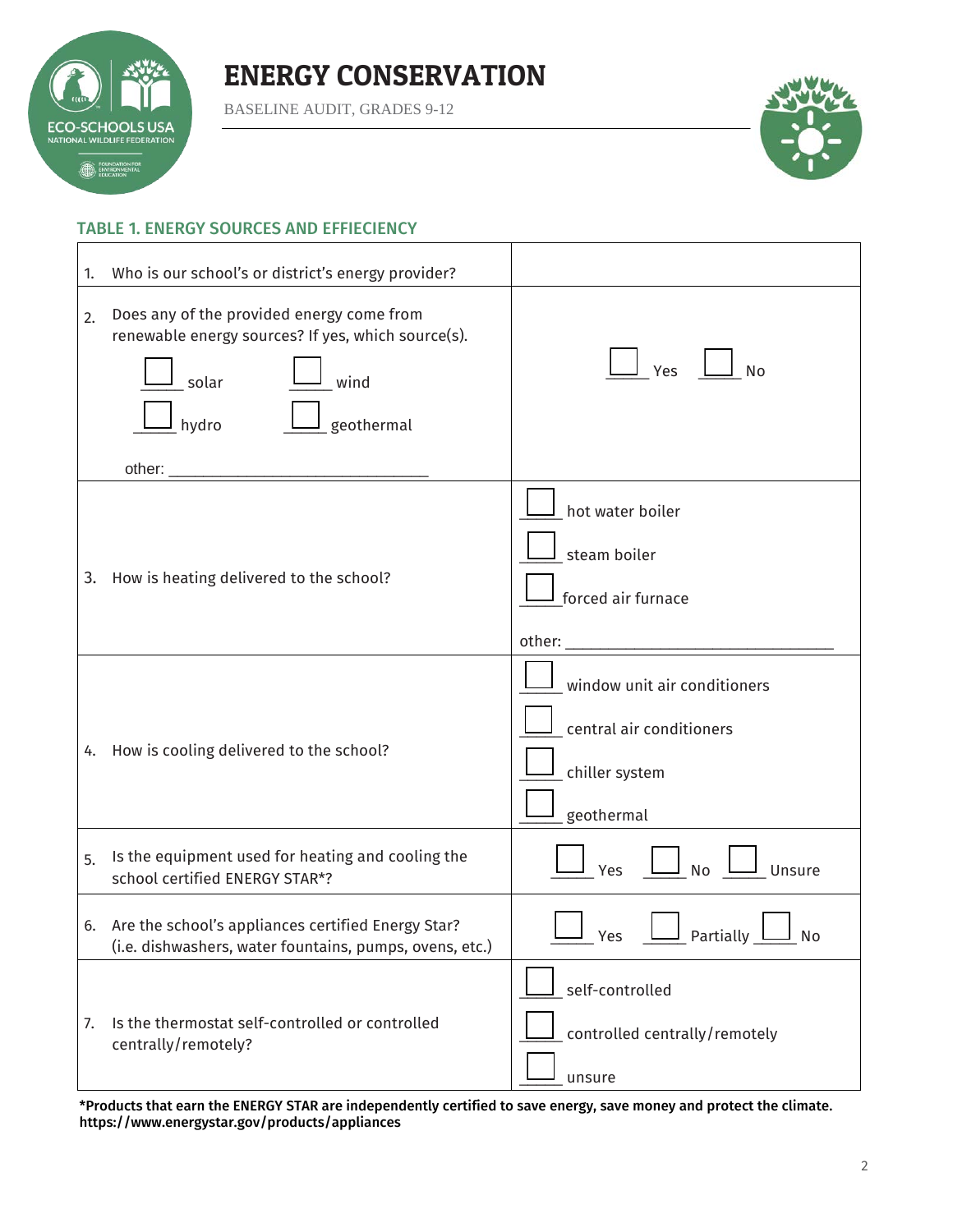## **SCHOOLSUS** NAL WILDLIFE FEDERATI **EDUNDATION FOR**

### ENERGY CONSERVATION

BASELINE AUDIT, GRADES 9-12



#### TABLE 1. ENERGY SOURCES AND EFFIECIENCY CONTINUED

| 8. | As events are planned at school, is energy use<br>considered when deciding which rooms or parts of the<br>building to use? | J <sub>No</sub><br>Unsure<br>Yes |
|----|----------------------------------------------------------------------------------------------------------------------------|----------------------------------|
| 9. | How much electricity does your school use in a month<br>or quarter?                                                        | kWh                              |
|    | 10. What was the cost of electricity at your school in a<br>month or a quarter?                                            | unable to access                 |
|    | 11. Looking at exterior windows, are any windows<br>cracked?                                                               | Yes<br>No                        |
|    | 12. Looking at the exterior windows, do any seals around<br>the windows appear to be broken or missing                     | Yes<br>No                        |
|    | 13. Looking at the exterior doors, do the seals and framing<br>seem to be tight and keeping air from escaping?             | Yes<br>N٥                        |

#### **Think about the following questions as you summarize the data in Table 1.**

- 1. Did students/team find any of the collected data surprising? Explain.
- 2. Did students/team have difficulty accessing specific information? Explain.
- 3. If students or the team had to rate energy efficiency based only on the data in Table 1 and using a scale from 1-5, where 1 is, needs a lot of improvement and 5 is, exceeds energy expectations, what rating would be given?
- 4. What ideas or actions does the class/team have about addressing concerns found in the data?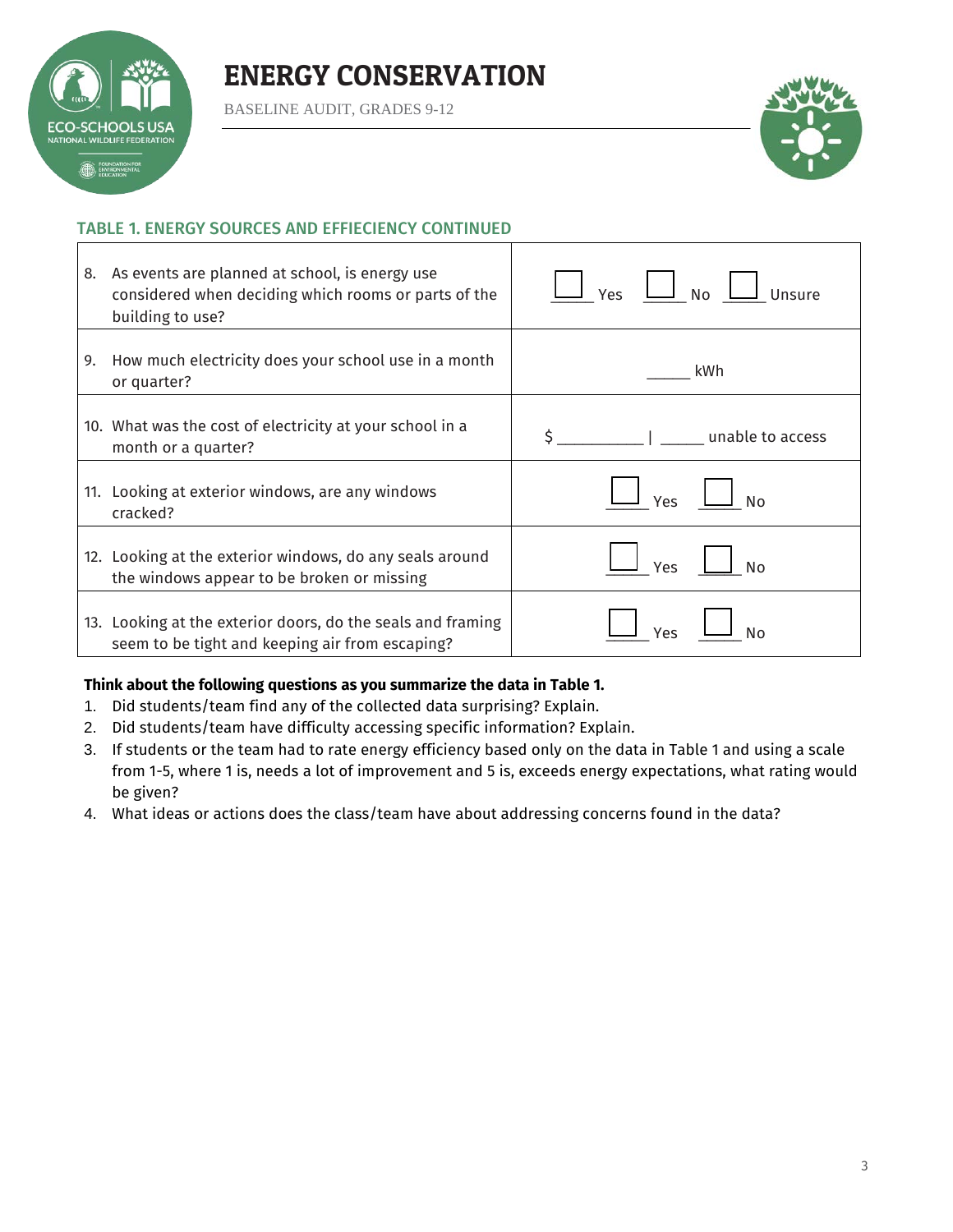

BASELINE AUDIT, GRADES 9-12



#### TABLE 2. CLASSROOM LIGHTING

Refer to the data collected from the class/team worksheets and after analysis write in your final results in the table below.

| 1. | Approximately what percentage of the school rooms were<br>audited?                                                                                                          | %                                                            |
|----|-----------------------------------------------------------------------------------------------------------------------------------------------------------------------------|--------------------------------------------------------------|
| 2. | Weather and climate impact the amount of energy we use<br>and sometimes the type of energy we use. What month<br>was the data collected and what state is the school found? |                                                              |
| 3. | What is the wattage used by a classroom during an average<br>school day?                                                                                                    | watts<br>Divide by 1000 to convert to kilowatts<br>kilowatts |
| 4. | Taking all the audited rooms into account, what are the<br>average number of hours lights are left on in the<br>classroom? This excludes, lamps and hanging lights.         | __________ hours per day                                     |
| 5. | What are the average kilowatt hours (kWh) used by all the<br>classrooms audited?                                                                                            | kWh                                                          |
| 6. | What is the total cost for lighting in all the audited rooms<br>for one day?                                                                                                |                                                              |
| 7. | What are the total pounds of carbon, lbs./kWh, emitted<br>from all the audited classrooms in one day?                                                                       | lbs./kWh                                                     |

#### **Think about the following questions as you summarize the data in Table 2.**

- 1. Was the team/class surprised by the results related to classroom lighting? Explain.
- 2. What are the team/class's initial thoughts on how to improve energy use related to classroom lighting?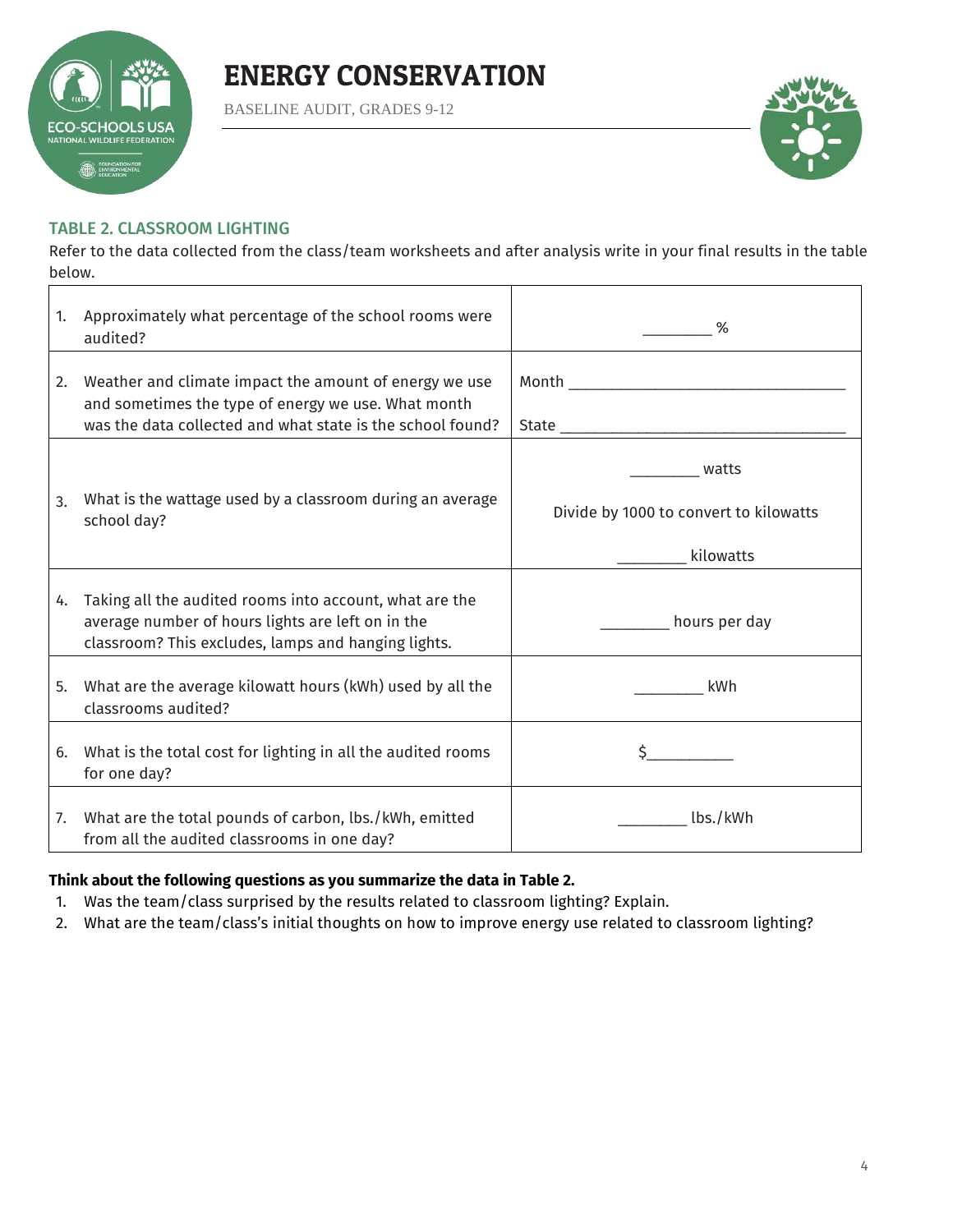

BASELINE AUDIT, GRADES 9-12



#### TABLE 3. ENERGY VAMPIRES

An energy vampire is a device that uses energy even when they are turned off.

| Active        | Device is on and being used.                                                                                                                                                                                                                                                                                                                            |
|---------------|---------------------------------------------------------------------------------------------------------------------------------------------------------------------------------------------------------------------------------------------------------------------------------------------------------------------------------------------------------|
| Sleep/Standby | Device is in low-power mode.                                                                                                                                                                                                                                                                                                                            |
| 0ff           | Device is turned off but still plugged in and ready for action.                                                                                                                                                                                                                                                                                         |
| Power strip   | Device is plugged into a power strip, which should be turned off if it is the end of the day.                                                                                                                                                                                                                                                           |
| Unplugged     | If you are checking before or after school, the device should be unplugged, either from the<br>wall or if it is plugged into a power strip the strip should be switched off. Take into<br>consideration that some appliances, such as a mini-frig have to remain plugged in. Never<br>unplug a device or appliance without direction from a permission. |

Choose from any of the devices below and/or choose your own devices to add to the vampire list below. Consider using a kill-o-watt meter to learn more about the amount energy used by devices even when the device is off, but plugged in. While it may not be much over the course of the day, each day, hour after hour adds up.

| desktop computer<br>(conventional/old school screen) | computer monitor (flat screen)                             | laptop computer                     |
|------------------------------------------------------|------------------------------------------------------------|-------------------------------------|
| printer                                              | DVD/VCR player                                             | projector                           |
| document camera                                      | SMART board                                                | fish/reptile tank filter and lights |
| microwave                                            | lamp(s)                                                    | refrigerator                        |
| diffuser/salt lamp/scent warmer                      | fan(s)                                                     | air pump/compressor                 |
| speakers                                             | electronic music equipment<br>(amps, sound systems, radio) |                                     |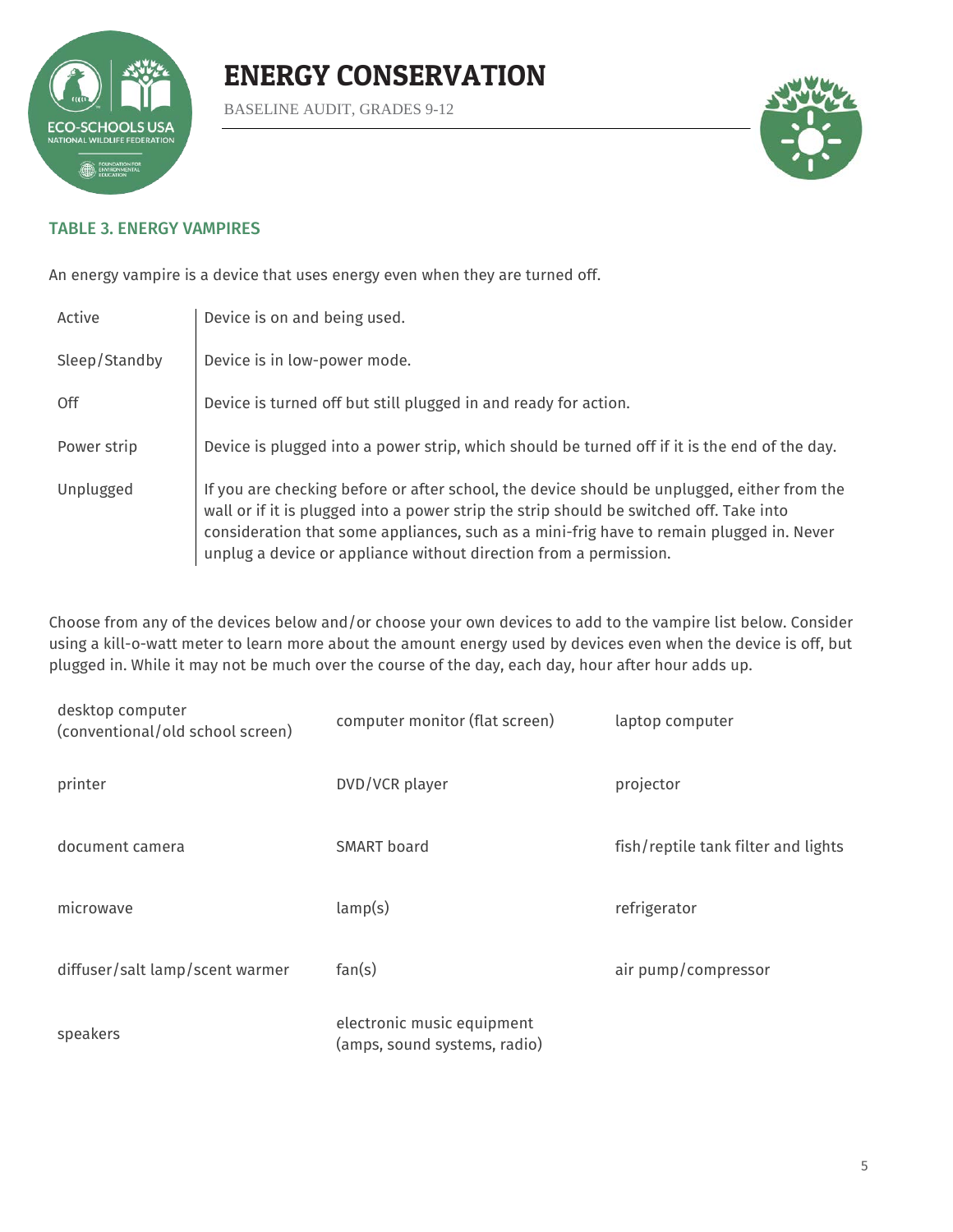

BASELINE AUDIT, GRADES 9-12



Total number of rooms audited. \_\_\_\_\_

| Time of day rooms were audited. $\Box$ before school $\Box$ after school $\Box$ during recess/lunch varied |  |  |  |  |  |  |  |
|------------------------------------------------------------------------------------------------------------|--|--|--|--|--|--|--|
|------------------------------------------------------------------------------------------------------------|--|--|--|--|--|--|--|

| Device/Appliance      | <b>How many</b><br>total? | Plugged<br>into wall | <b>Plugged into</b><br>power strip | Active      | Sleep/<br>standby | Off            | Unplugged    |
|-----------------------|---------------------------|----------------------|------------------------------------|-------------|-------------------|----------------|--------------|
| Example: coffee maker | 5                         | 1                    | 4                                  | $\mathbf 2$ |                   | $\overline{2}$ | $\mathbf{1}$ |
|                       |                           |                      |                                    |             |                   |                |              |
|                       |                           |                      |                                    |             |                   |                |              |
|                       |                           |                      |                                    |             |                   |                |              |
|                       |                           |                      |                                    |             |                   |                |              |
|                       |                           |                      |                                    |             |                   |                |              |
|                       |                           |                      |                                    |             |                   |                |              |
|                       |                           |                      |                                    |             |                   |                |              |
|                       |                           |                      |                                    |             |                   |                |              |
|                       |                           |                      |                                    |             |                   |                |              |
|                       |                           |                      |                                    |             |                   |                |              |

Note: If there are more devices/appliance to report, please add them to the last page or upload a separate document.

Note: Why differentiate between devices plugged into the wall and those plugged into a power strip? Did you know that if the classroom devices and personal appliances are plugged in, they are quietly draining electricity all day, every day, even when they are turned off? Using a power strip to turn off electronics and appliances when they are not in use ensures they are truly off and not using extra electricity. (Energy.gov)